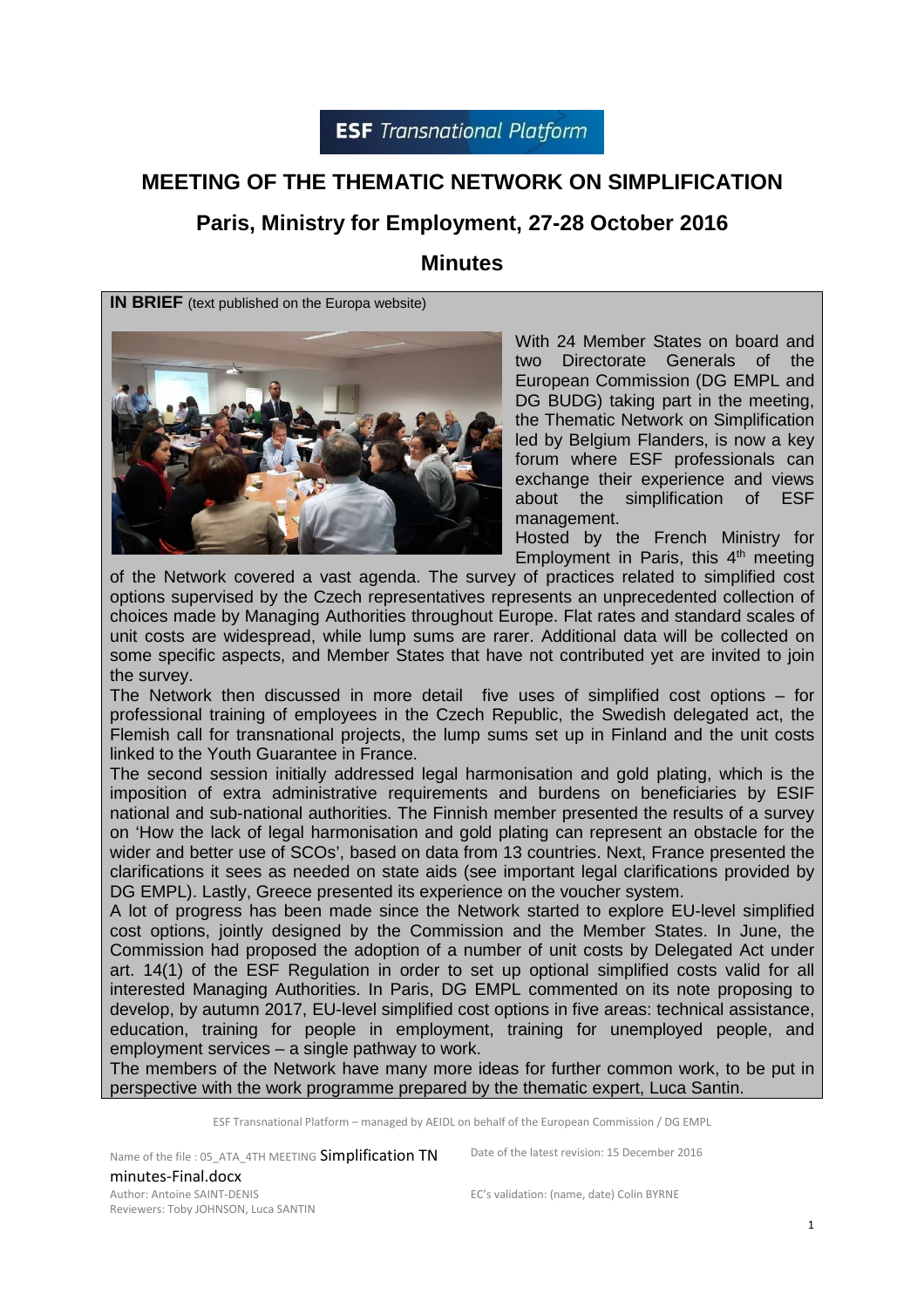| <b>SHARED FILE REPOSITORY: (Google Drive)</b><br>https://drive.google.com/open?id=0B6vn2n4LHrcKSzRtLU1SRDVOQjA                                                                                                                               |
|----------------------------------------------------------------------------------------------------------------------------------------------------------------------------------------------------------------------------------------------|
|                                                                                                                                                                                                                                              |
| <b>ACTION POINTS</b>                                                                                                                                                                                                                         |
| 161027-28 TN SIMPL                                                                                                                                                                                                                           |
| Paris-expense form with the original invoices and<br>send the expenses claim form<br>boarding passes/tickets to ESF Transnational Platform - AEIDL, 260 Chaussée<br>Saint-Pierre, 1040 Bruxelles BELGIUM (contact point: Aleksandra KOWALSKA |
| Reinbursements<br>$2Feb16, d\alpha x$<br>(ako@aeidl.eu). Reimbursement rules:                                                                                                                                                                |
| <b>EU SCOs:</b> submit the template prepared by DG EMPL by Dec 15<br>$\bullet$                                                                                                                                                               |
| Legal harmonisation and gold-plating:<br>$\bullet$<br>MS that have not yet sent their feedbacks are kindly invited to submit their<br>$\circ$<br>templates by Dec 15<br>A short Survey report will be prepared by Jan 31<br>$\circ$          |
| Map of SCO practices: submit the extended templates by Dec 15<br>$\bullet$<br>State Aid: submit the templates by Jan 15                                                                                                                      |
| A detailed WORK PLAN with links to the relevant documents and templates is enclosed                                                                                                                                                          |
| <b>NEXT MEETING:</b><br>In Madrid on 9-10 February 2017, hosted by the Spanish Ministry for Employment and Social<br>Security.                                                                                                               |
|                                                                                                                                                                                                                                              |
| Agenda and participants:                                                                                                                                                                                                                     |
| PDF<br><b>PDF</b><br><b>AGENDA 4TH</b><br>List of participants<br>MEETING SIMPLIFICA                                                                                                                                                         |

# **(DAY 1)**

# **1. WELCOME BY THE HOST MEMBER STATE**

ESF Transnational Platform – managed by AEIDL on behalf of the European Commission / DG EMPL

Name of the file : 05\_ATA\_4TH MEETING Simplification TN minutes-Final.docx

Date of the latest revision: 15 December 2016

Author: Antoine SAINT-DENIS Reviewers: Toby JOHNSON, Luca SANTIN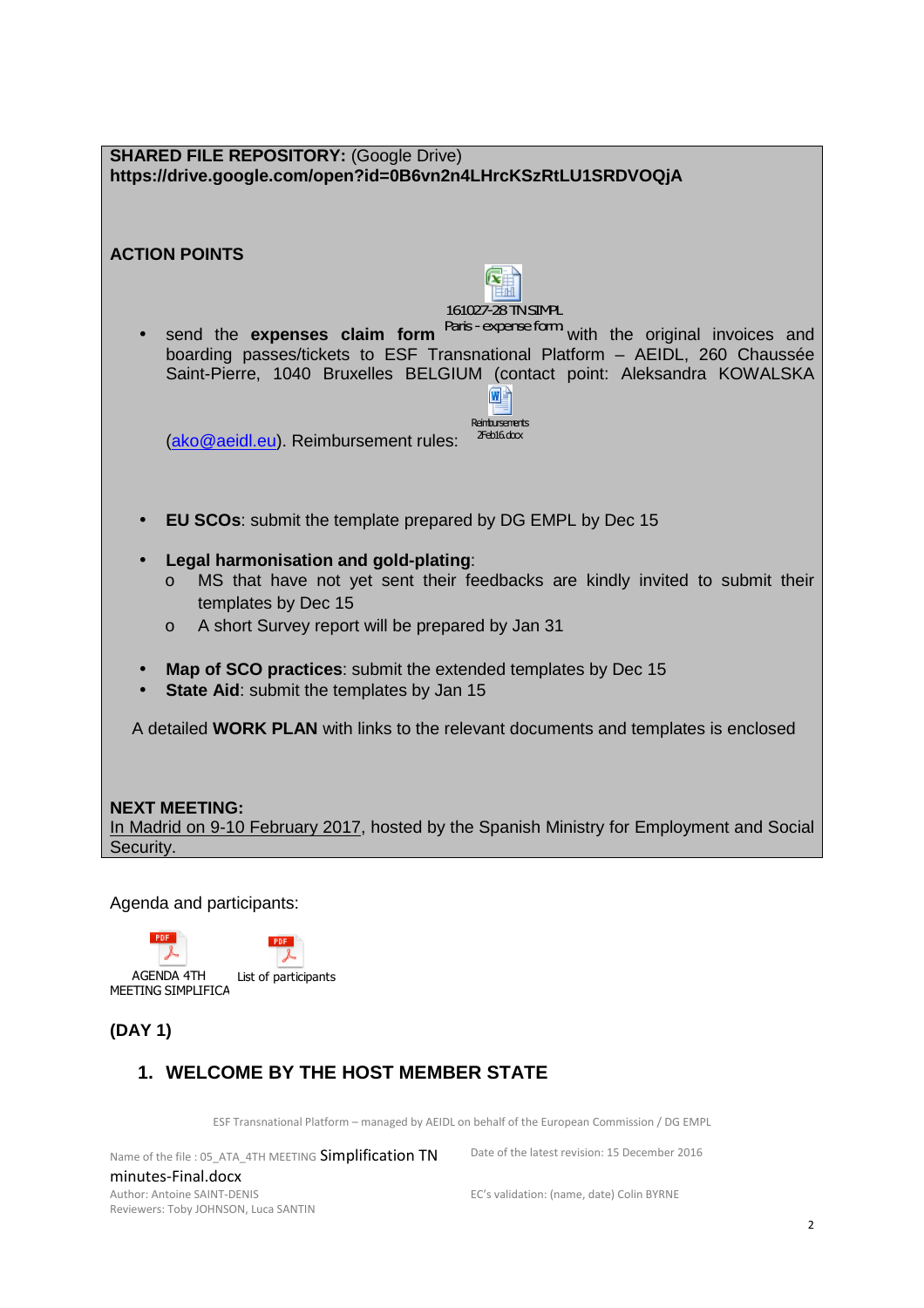**By Franck Ollive, Deputy head of ESF department, Managing Authority for national OPs, Directorate for employment and vocational training, Ministry of labour, employment, vocational training and social dialogue, France** 

| POF             |
|-----------------|
| 1-DOEFPOLINE    |
| introspeech.pdf |

Franck Ollive welcomed all participants and emphasised the capacity of the Simplification Thematic Network to achieve highly useful operational results. He informed participants that his administration had created a dedicated IT tool to support the audit trail, and that France already submitted a number of simplification measures to the European Commission.

For the first time, the French regions took part in a meeting of the ESF Transnational Platform, thanks to the attendance of a representative from Régions de France, the association representing French regions at national level, and a representative of Aquitaine region.

#### **1. AGENDA OF THE MEETING AND THE STATE OF PLAY OF THE TN**

**• Introducing the activities and objectives of the meeting** 

**• Brief update on what has been done so far in the Network** 

**By Louis Vervloet, General Director, Dept. of Work and Social Economy, Flanders (Belgium) and Luca Santin (Thematic Expert)** 

Presentation:

| <b>PDF</b>                      |
|---------------------------------|
| 0.4THMETING<br><b>INTRO.pdf</b> |

The Network is still growing, with participants from 24 Member States, and ESF Authorities from UK and IE now on board. Also, DG BUDG from the Commission is taking part for the first time.

With this 4th meeting, we intended to demonstrate that:

- the work of the network is based on concrete issues and ESF practices;
- we work not only on simplified cost options (SCOs) but also on a number of other points, in line with our mission to address the various dimensions of simplification;
- the Network is developing new connections at European level, and participants are strongly encouraged to develop discussions on these issues with other ESF entities in their country;
- we intend to innovate, notably by developing EU-level SCOs a prospect that looked like science fiction until a few months ago.

#### **SESSION I – MAP OF SCO PRACTICES**

ESF Transnational Platform – managed by AEIDL on behalf of the European Commission / DG EMPL

Name of the file : 05\_ATA\_4TH MEETING Simplification TN minutes-Final.docx Author: Antoine SAINT-DENIS Reviewers: Toby JOHNSON, Luca SANTIN

Date of the latest revision: 15 December 2016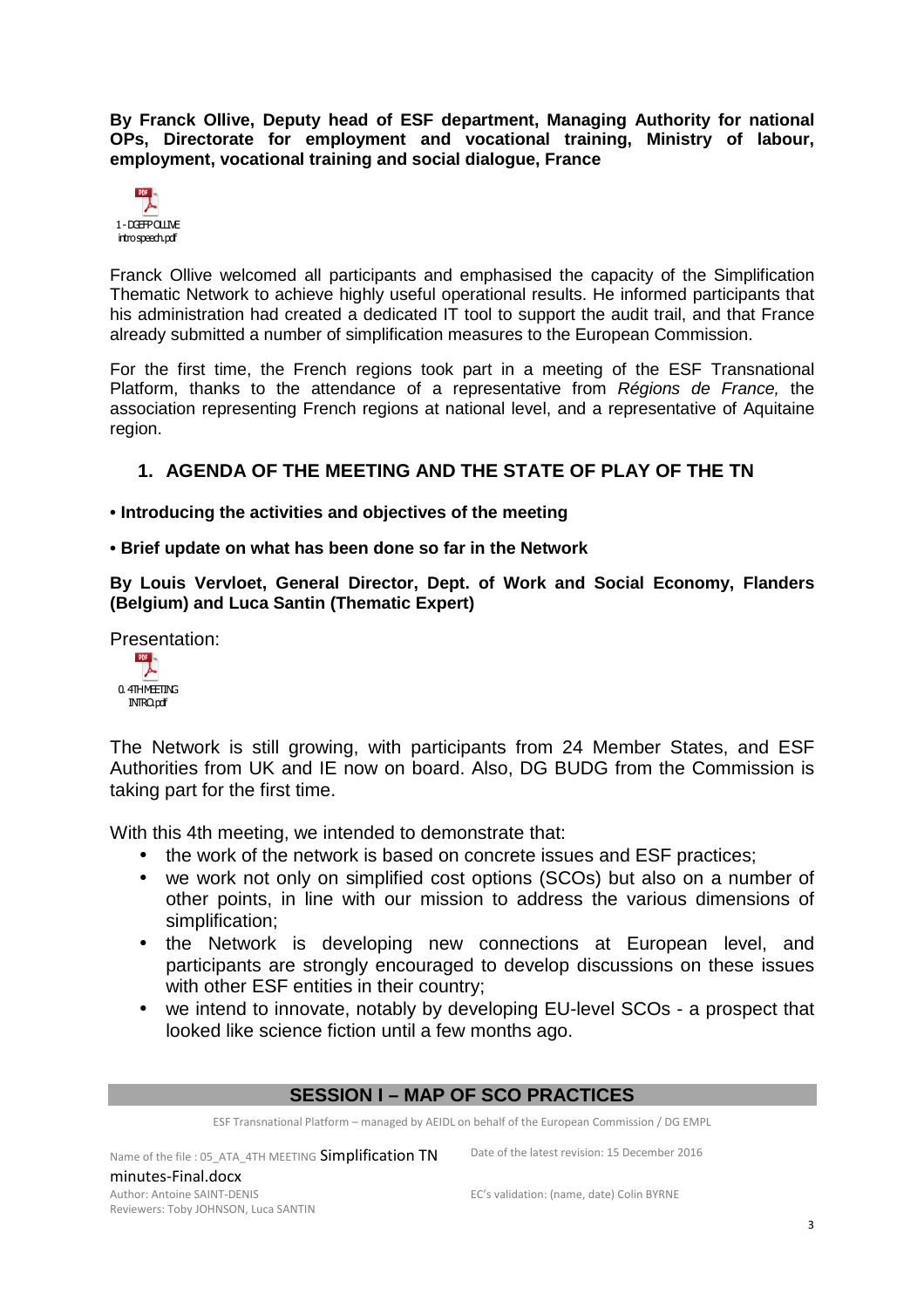#### **3. Survey of SCO practices**

**• Presentation of results of the survey based on the extended version of the template approved at the 3rd meeting (Task "C" of the TN's work plan) By Věra Palowská (Ministry of Labour and Social Affairs, Czech Republic)** 



From the 13 answers received so far, the conclusions concerning the types of SCOs used/considered are the following:

- flat rates are widespread, and direct costs, direct staff costs and indirect costs are defined in a very similar way among Managing Authorities;
- standard scales of unit costs are also widespread, alone or in combination with other SCOs;
- lump sums are used only in PL, FI and BE/Flanders, for small projects like feasibility studies, events or innovative projects. Yet lump sums can be used to cover the costs inherent in only a part of an operation, and staged payment based on milestones are possible.

The attached presentation details the various types of operations in which these different SCOs are used.

|                                                                                                                       | Period 2007-2013:<br><b>SCO</b> in use             | Period 2014 - 2020:<br><b>SCO in consideration</b> | Period 2014 - 2020 :<br><b>SCO</b> in use          |
|-----------------------------------------------------------------------------------------------------------------------|----------------------------------------------------|----------------------------------------------------|----------------------------------------------------|
| Flat rate for financing indirect costs<br>(max. 25 % of direct costs, max. 20<br>% in period 2007 - 2013)             | BG, CZ, FI, FR, HU, LV, MA, PL,<br>SK, ES, SI (11) | ES, SI (2)                                         | CZ, FI, FR, HU, LV, MA, PL (7)                     |
| Flat rate for financing indirect costs<br>(max. 15 % of direct staff costs).                                          |                                                    | SK, ES, SI, HR (4)                                 | FI, FR, HU, LV, SE, SK, EE, HR<br>(8)              |
| Flat rate based on existing methods ___<br>and corresponding rates for a similar<br>type of operation and beneficiary |                                                    | ES(1)                                              | IT, $LV$ , SK $(3)$                                |
| Flat rate financing (max. 40 % of<br>eligible direct staff costs)                                                     |                                                    | BG, CZ, SK, ES (4)                                 | CZ, FI, FR, LV, MA, NL, SK, EE (8)                 |
| Standard scales of unit costs                                                                                         | CZ, LV, NL, PL, SK, ES, EE, SI<br>(8)              | BG, CZ, FR, LV, MA, NL, PL, SK,<br>ES, EE (10)     | CZ, FI, FR, HU, LV, MA, PL, SE,<br>SK, EE, IT (11) |
| <b>Lumps sums</b>                                                                                                     | $FI, PL, SI$ $(3)$                                 | LV, $ES(2)$                                        | $FI$ , $PL(2)$                                     |
| <b>Others</b>                                                                                                         | <b>NL (1)</b>                                      |                                                    | <b>NL</b> (1)                                      |

Note: 16 MS in total, no data for Italy for period 2007-2013 and for 2014-2020 - SCO in consideration

#### Next steps (by 15 December):

- fill in the template (for participants who have not vet done it):
- complete the extended template, now also collecting data on calculation methods and data source used;

ESF Transnational Platform – managed by AEIDL on behalf of the European Commission / DG EMPL

Name of the file : 05\_ATA\_4TH MEETING Simplification TN minutes-Final.docx Author: Antoine SAINT-DENIS Reviewers: Toby JOHNSON, Luca SANTIN

Date of the latest revision: 15 December 2016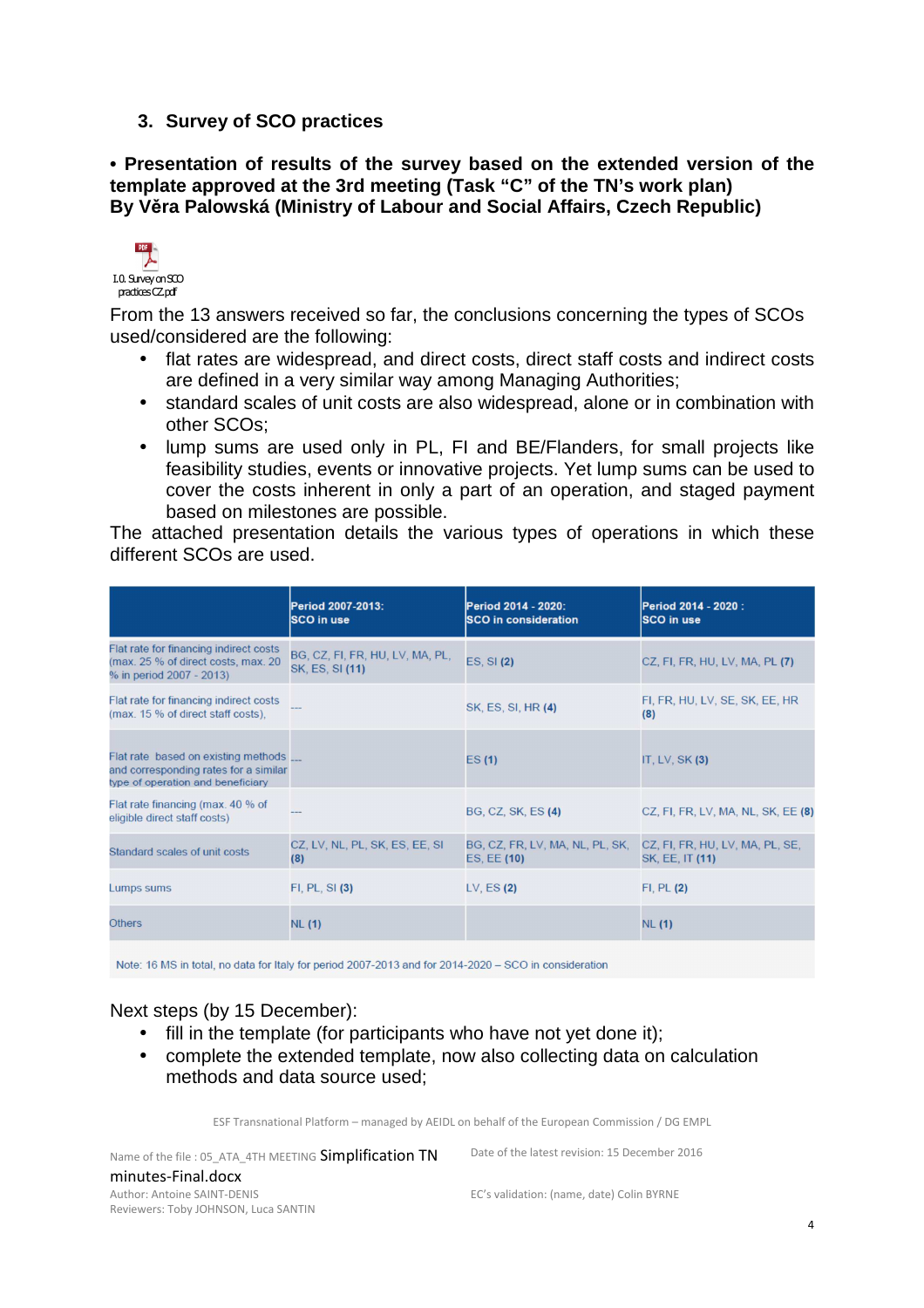• share these results outside the Network and collect further information from ESF authorities that do not participate in the Network.

#### **4. PRESENTING THE PRACTICES**

**• Introducing a first group of 5 practices selected from those described the templates** 

**By the representatives from the MSs which have implemented the selected practices** 

The five practices presented come from BE, CZ, FI, FR and SE. They have been selected because of some of their key features as examples of implementation of SCOs.

#### **4.1. CZ - professional training of employees**



education units AS.p

Standard scale of unit costs for professional training of employees has been developed in the Czech Republic, as a way to alleviate the administrative work related to hundreds of small ESF projects on staff training. For a list of eligible courses, unit costs have been calculated on the basis of statistical data and market research. They cover one hour of training for one person, when participants have completed at least 70% of the course. Additionally, a flat rate of 19% of the direct costs covers the indirect costs. Payments are based on attendance sheets and certificates of completion. This SSUC has transformed the way the Managing Authority selects the projects (largely using numerical indicators, without external evaluators needed) and proceeds with the administrative verifications (descriptive parts have now disappeared from the templates to be filled in by beneficiaries).

# **4.2. SE - a delegated act**



SSUCs have been set up for wages (several classes) and participants' allowances. Indirect costs are covered at a 15% flat rate (but claimed outside the scope of the delegated act). But real costs are still used for other types of expenses, such as those related to monitoring and research.

Project promoters have welcomed the implementation of SCOs. Yet there is still some internal debate about possible over- or under-compensation of costs. Financial follow-up is still considered too heavy, but as the national Audit authority was involved from the start of this process, so far SE has had no audit issues.

ESF Transnational Platform – managed by AEIDL on behalf of the European Commission / DG EMPL

Name of the file : 05\_ATA\_4TH MEETING Simplification TN minutes-Final.docx Author: Antoine SAINT-DENIS Reviewers: Toby JOHNSON, Luca SANTIN

Date of the latest revision: 15 December 2016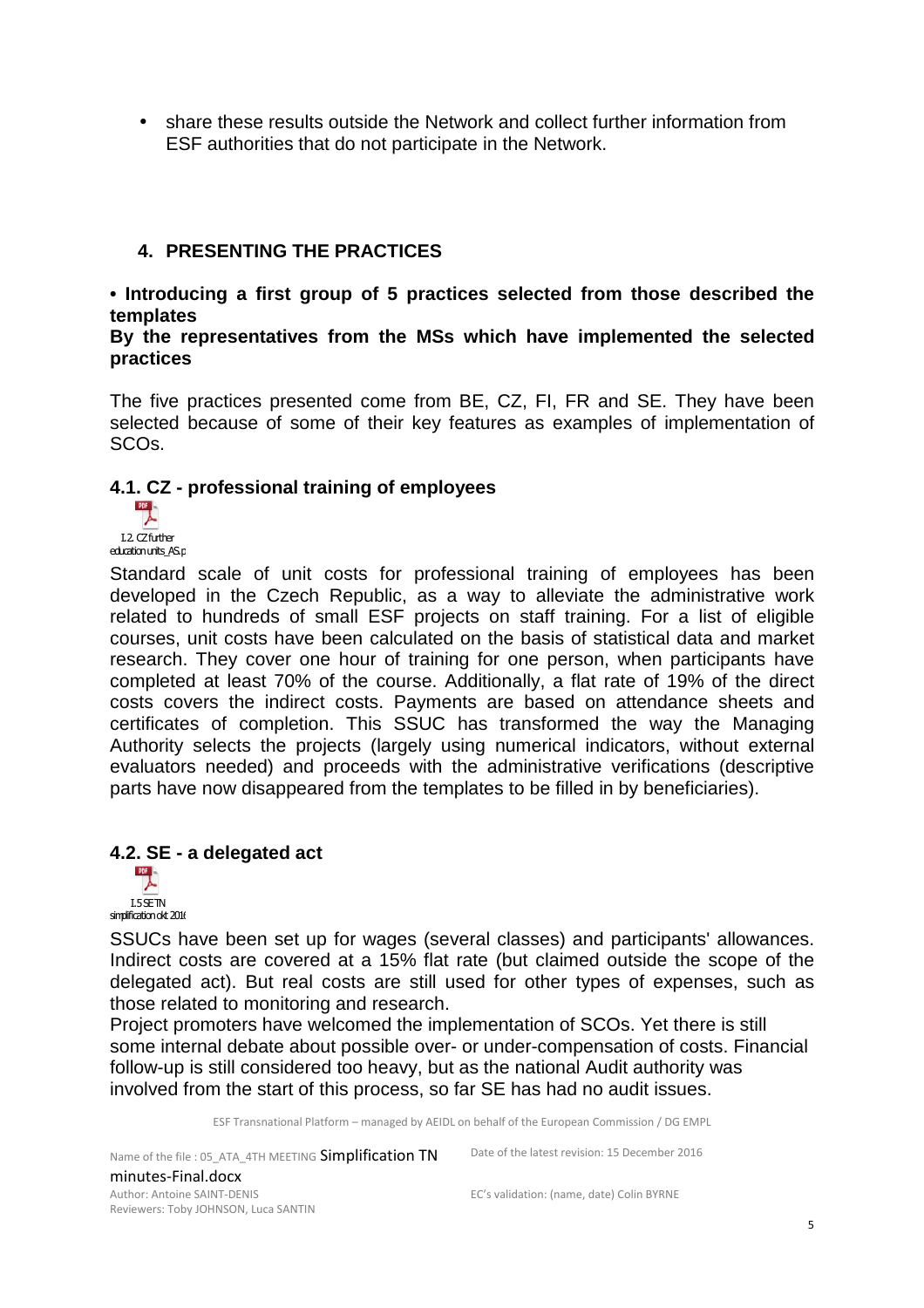#### **4.3. BE/Flanders - call for transnational projects**



In Flanders, a lump sum of  $£15,000$  is used in the call for proposals on transnationality, to cover the costs of the preparatory phase of the projects, in which project promoters look for partners and develop a common understanding of what the project should be. The amount of the lump sum was established following similar past experiences, and after validation by the Audit Authority (following a series of discussions). Beneficiaries are invited to calculate their real costs to get more benchmark material for the future. The payment is based on the delivery of a report, which must respect a pre-defined structure. Once the project has received a positive evaluation of its preparatory phase, other SCOs are used to pay for eligible costs.

# **4.4. FI - lumps sums**



The use of lump sums is possible for projects benefiting from max.  $\epsilon$ 100,000 of public funding and whose results can be clearly defined. The fair, equitable, verifiable calculation method is a combination of the draft budget presented by the applicant and statistical / historical data / other objective information. The calculation method, amount of the lump sum, expected results and conditions for payment of the grant are enforced in the project financing decision by the IB.

#### **4.5. FR - Youth Guarantee**



The French Youth Guarantee consists of a 12-month programme for NEETs. It combines advice and coaching (delivered by Missions locales) with an allowance (up to €471/month). Its budget is 400 M€ including 96M€ from the EU. France wanted to get a Commission delegated act in order to enhance the legal certainty and change the focus towards results.

The SSUC is defined as the cost for 1 participant in a 12-month programme, covering all costs (training €1,600/year + allowance €2,000/year). EU payments are based on evidence of full participation and 4 indicators of results. Beneficiaries are reimbursed on the basis of different rules.

The main difficulties have come from the following conditions: the proof of residence for the NEETs and 80 days of work experience.

# **5. WORLD CAFÉ ON SCO PRACTICES**

ESF Transnational Platform – managed by AEIDL on behalf of the European Commission / DG EMPL

Name of the file : 05\_ATA\_4TH MEETING Simplification TN minutes-Final.docx Author: Antoine SAINT-DENIS Reviewers: Toby JOHNSON, Luca SANTIN

Date of the latest revision: 15 December 2016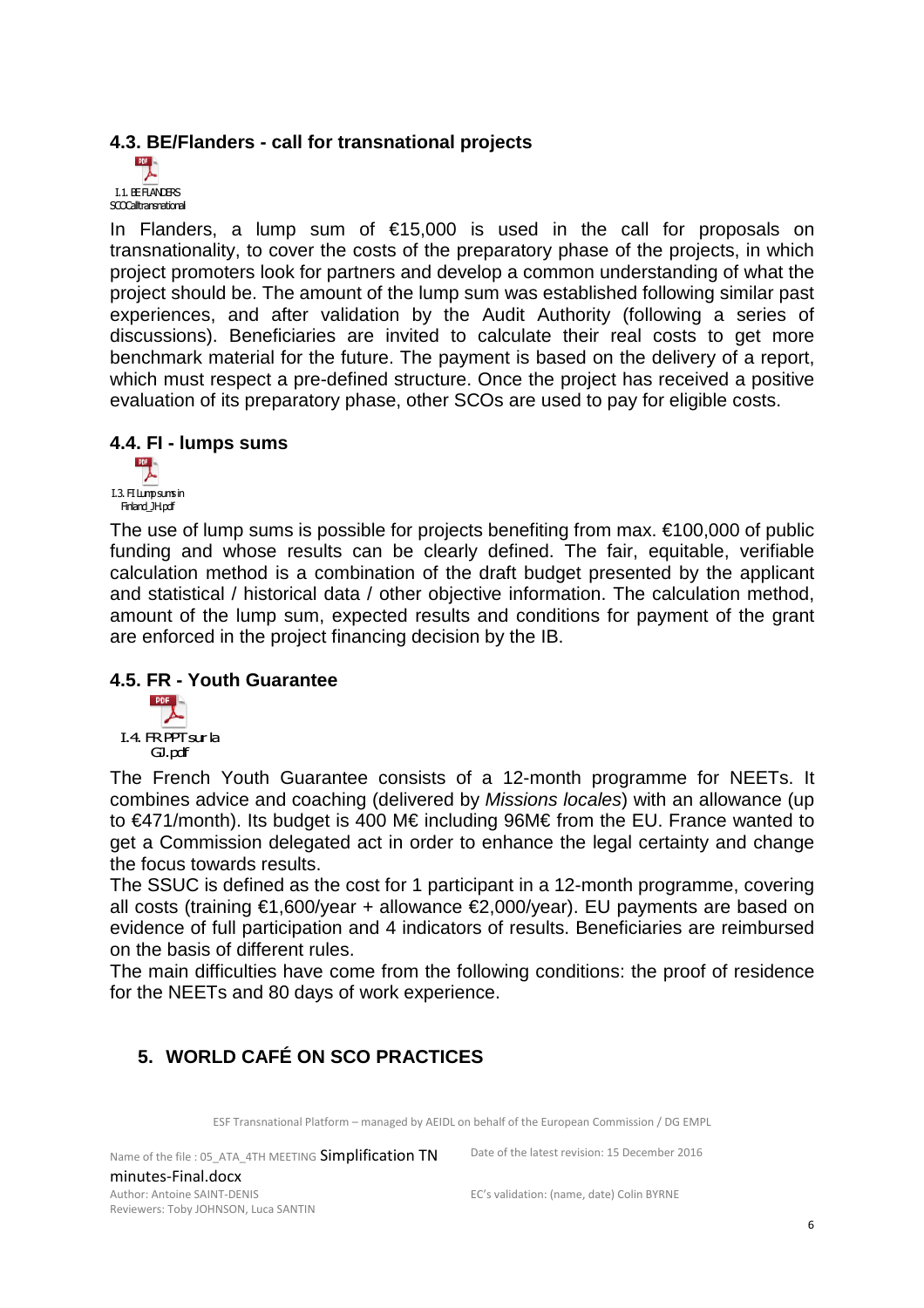#### **• Participants learned about the practices and shared their experiences and points of view on the concrete implementation of SCOs. MSs were divided into small groups and a "table" was set up around each practice.**

#### **Group discussion**

The groups which discussed the 5 presentations identified the following points as noteworthy:

- CZ:
- o Five proposals from internet (market survey) could be enough data on which to calculate the unit cost
- o Process-based SCOs could mean less motivation for results
- o Checking each hour of training is burdensome
- o Attendance records problems: 70%-2/3-day course of employed is ok
- SE:
- o The choice of using the SCOs came from the similarities of the projects they used to finance during the previous period
- o Need to have the stakeholders on board
- o The adoption of SCO could require changes in National Legislation
- o Best to have SCO based on 14(1)
- $\circ$  Don't mix Art. 14(1) with Art. 67(5)b or Art 68(1)b (audit trail stays!)
- BE:
- o The lump sum can be paid for a preparatory phase even if the proposal does not reach the next phase (i.e. is not selected by the MA)
- o The Audit Authority was involved
- o Work in partnership with the Commission and the beneficiaries
- o Easier to define and achieve results when you have result-based approach (i.e. focussing more on the result, rather than on how it is achieved)
- o When going for DA under 14(1), better to link the results to programme indicators (so the EU-level SCOs should be linked to the common ESF indicators)
- FI:
- o Using the lump sum to achieve the results and not focus on the way the beneficiary achieves the results
- o The method creates a risk if no clear benchmark is set to assess the costs
- o Better not to use them for training courses
- o A common assessment method has to be developed for the budget, based on the principle of sound financial management
- o Higher risk and legal uncertainty in the absence of clear benchmarks for costs
- o Milestones could be identified with linked staged payments to reduce the impact of a binary approach

ESF Transnational Platform – managed by AEIDL on behalf of the European Commission / DG EMPL

Name of the file : 05\_ATA\_4TH MEETING Simplification TN minutes-Final.docx Author: Antoine SAINT-DENIS Reviewers: Toby JOHNSON, Luca SANTIN

Date of the latest revision: 15 December 2016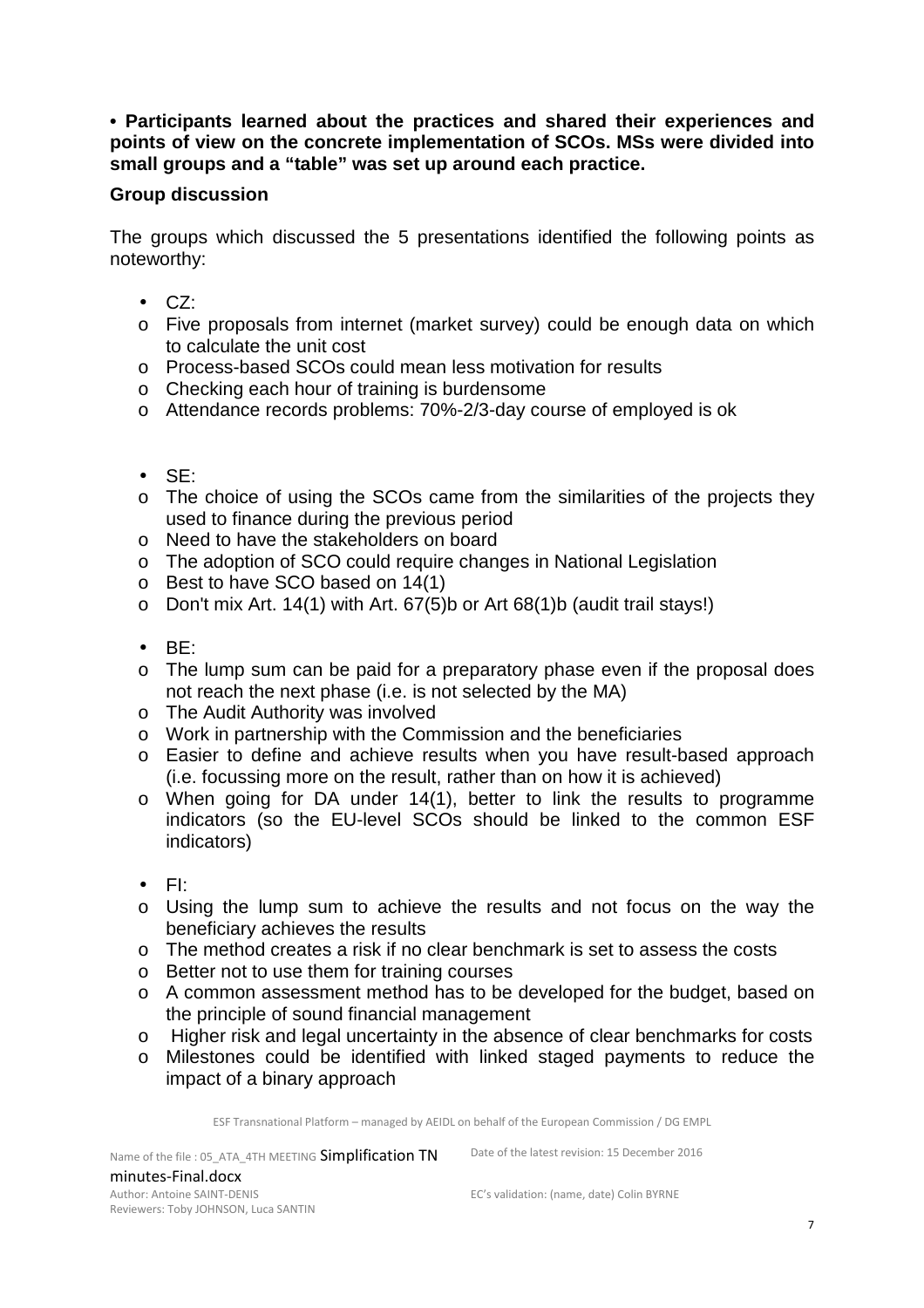- FR:
- o Verifying the 80 days of work experience can be difficult
- o The safest way to do simplification is to base it on a scheme already financed at national level
- o Linking the DA under Art. 14(1) to national legislation is a good option

Possible developments for the next meeting: more time given to interact, discussing draft budgets, discussion on the participants' own programmes, discussion on lump sums and milestones.

The Commission gave the following clarifications: lump sums are most suitable to simple or one-off actions with a single output. Although payment can be binary, it is possible to build in staged payments based on milestones. Outputs should be clearly defined and any elements that would be subject to interpretation should be left outside the scope of a lump sum. If you want a lump sum, do not go for a processbased approach, go for results, deliverables. But you can still establish quality criteria (e.g. in reports: number of pages, degree of detail etc.).

#### **Session II – Sub-themes**

#### **6. LEGAL HARMONISATION AND GOLD-PLATING**

**• Results of the survey on "How can the lack of legal harmonisation and gold plating represents an obstacle for the wider and better use of SCOs" (Task D of the TN's work plan)** 

**By Jenni Hyvärinen, Ministry of Employment and Economy, Finland** 



Gold-plating consists of the imposition of extra administrative requirements and burdens on beneficiaries by ESIF national and sub-national authorities, which goes beyond the requirements of the EU legislation. However, not every national legislation should be considered as gold-plating.

The survey carried out by FI on the **impact of gold-plating on SCOs** has explored four aspects: issues, solutions, recommendations at MS level, and recommendations for the EU. The preliminary key findings are based on feedback from 13 countries. In short (see the presentation for further details):

- Issues: evidence of real cost still required in some cases; demand driven indirect gold-plating;
- Solutions: change rules, strengthen coordination, mandatory use of SCOs, hierarchy between rules, standards, capacity building actions for beneficiaries, communication with AAs;

ESF Transnational Platform – managed by AEIDL on behalf of the European Commission / DG EMPL

Name of the file : 05\_ATA\_4TH MEETING Simplification TN minutes-Final.docx Author: Antoine SAINT-DENIS Reviewers: Toby JOHNSON, Luca SANTIN

Date of the latest revision: 15 December 2016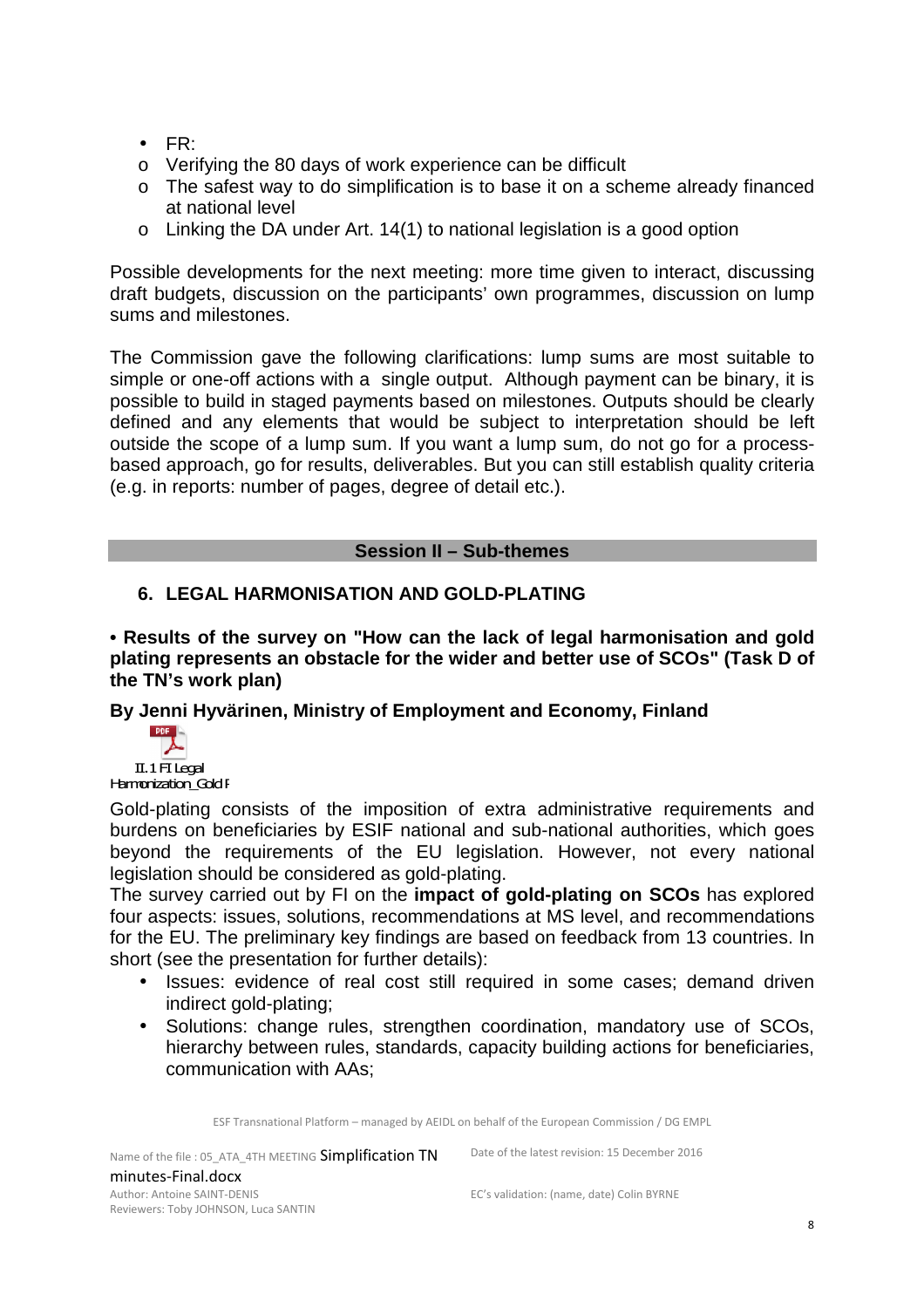- Recommendations to countries: improve harmonisation, strengthen coordination, national methodologies, encourage use and explain advantages to beneficiaries, common control and audit approach, ex-ante validation by national auditors;
- Recommendations to the EU: better guidance (incl. public procurement, more precise definitions, thresholds), EU-level SCOs, more off-the-shelf rates, revision of flat rates, rules optimisation, harmonised approach (e.g. among different funds).

Next steps:

- comment on these key findings
- send new templates by Dec 15
- finalise the survey
- an in-depth analysis of selected issues.

#### **7. INTRODUCING NEW SUB-THEMES FOR THE TN**

#### **7.1. • State Aids (introduced by France)**



The legal definition of state aid is broad: any advantage in any form whatsoever conferred on a selective basis to undertakings by national public authorities. As a result, in France, a large majority of ESF co-financed activities fall under the scope of state aid rules.

State aid legislation is thus considered as not aligned with the ESF regulations. This also leads to complex management verifications. State aid granted to an undertaking is passed on to other undertakings (the end users of an operation can be several dozen, and the Managing Authority has no contractual relations with them). Some state aid schemes require checking real costs, which appear to go against the principle of SCOs.

That is why the French participant proposes to the members of the Network to share state aid practices, with a view to identifying issues. A template will be circulated. Members of the Network agree that clarification is needed.

In response, the Commission mentions that, first, de minimis operations are not considered to be State aid and, secondly, the amount of SCOs can be used to verify compliance with state aid rules (i.e the SCO amount can be taken as the 'real cost' to verify compliance with State aid rules). Detailed information is provided in the following Commission documents:

ESF Transnational Platform – managed by AEIDL on behalf of the European Commission / DG EMPL

Name of the file : 05\_ATA\_4TH MEETING Simplification TN minutes-Final.docx Author: Antoine SAINT-DENIS Reviewers: Toby JOHNSON, Luca SANTIN

Date of the latest revision: 15 December 2016 EC's validation: (name, date) Colin BYRNE

9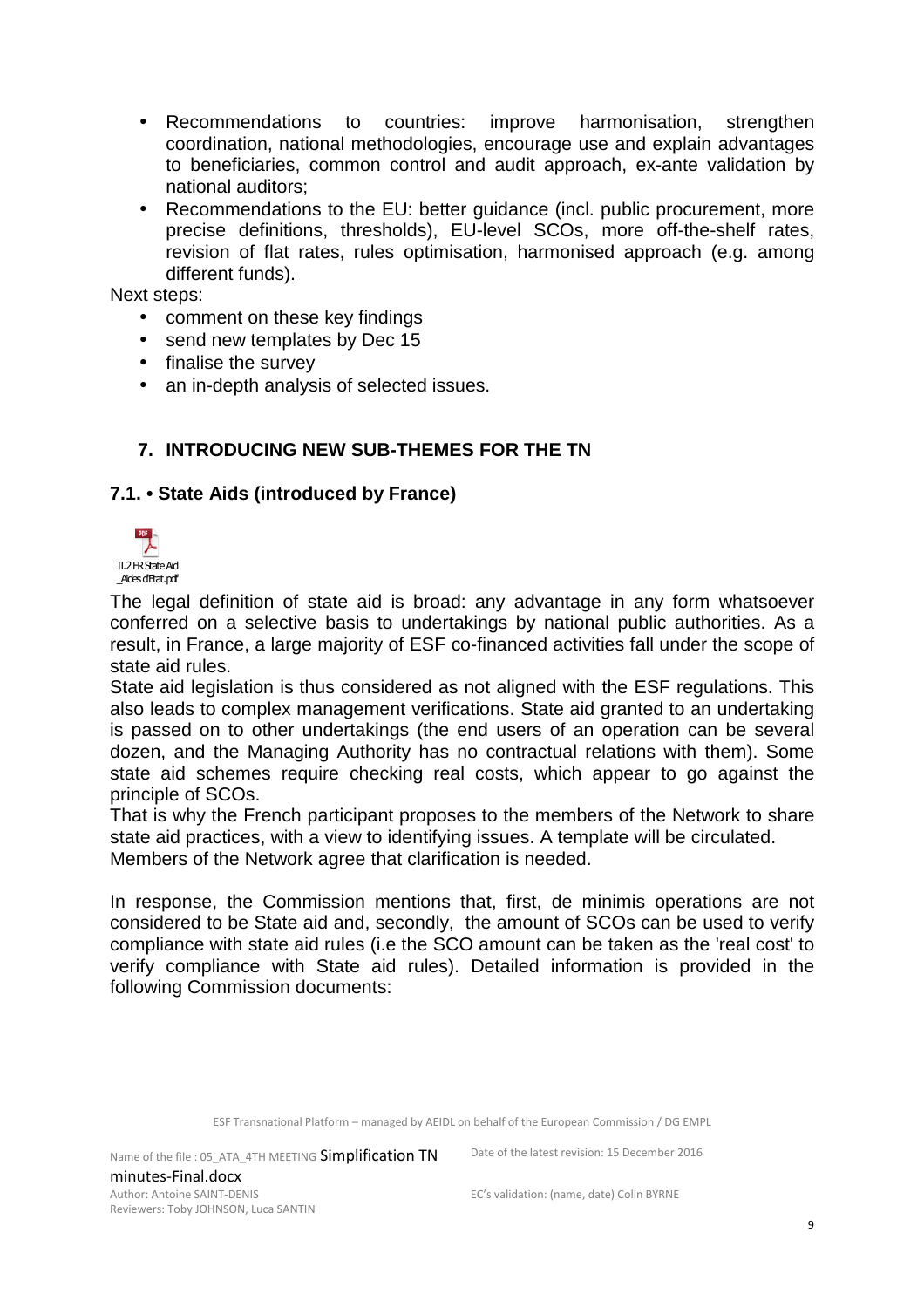

#### **7.2. • Vouchers (introduced by Greece)**



Vouchers are predefined amounts to buy specific services from a provider freely chosen. Like SCOs, they alleviate the administrative burden. Greece has used them since 2009 - currently for vocational training, certification of skills acquired, and childcare (day nurseries). Since they enable citizens to choose their providers, they are an incentive to upgrade the quality of the services delivered. This year for the first time, parents can choose which day nursery to use.

Flanders also uses vouchers, for training and a number of other services. The management of the voucher system has been procured from an external private organisation.

The Commission clarified that state aid rules do apply to vouchers: the money is given to a customer instead of a provider, but the control goes until the end user.

#### **Session III – Developing the TN**

#### **8. CO-PLANNING THE NEXT TN MEETINGS AND ACTIONS:**

Participants discussed activities for the next 18 months in small groups:

- a meeting with the Auditors
- Practical implementation of Art. 14(1)
- National Networks.

Many other topics were also suggested:

- designation audit: make the process easier
- draft budget: how to use it?
- eligibility of projects in terms of geographical location
- how to involve AAs in making SCOs (use their annual meetings with the EC - they have constantly been encouraged to get involved in ex-ante assessments – or rather set up a steering committee?). EU Guidelines for audit
- focus more on detailed practices

ESF Transnational Platform – managed by AEIDL on behalf of the European Commission / DG EMPL

Name of the file : 05\_ATA\_4TH MEETING Simplification TN minutes-Final.docx Author: Antoine SAINT-DENIS Reviewers: Toby JOHNSON, Luca SANTIN

Date of the latest revision: 15 December 2016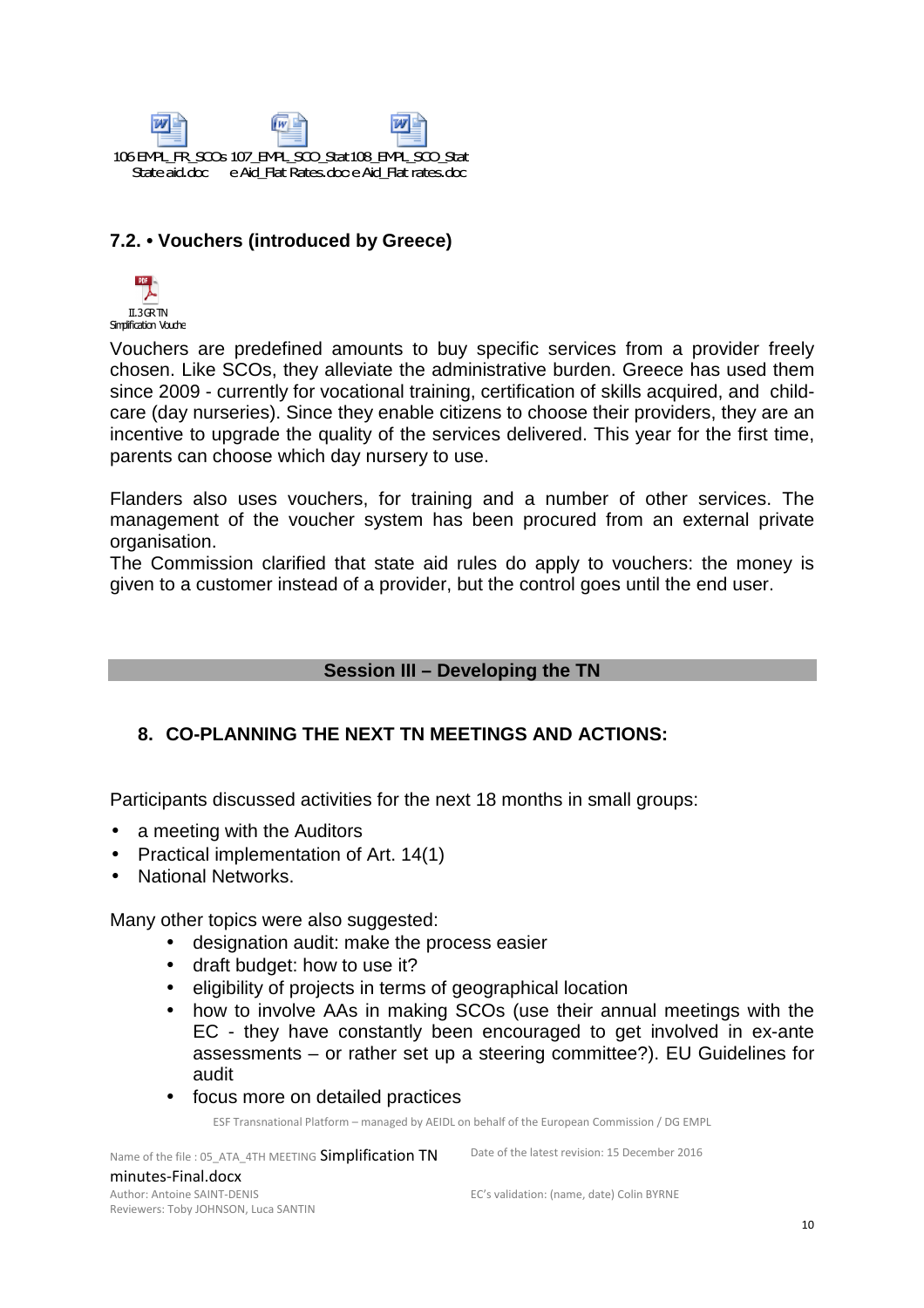- present national methodologies to identify MSs with similar cases (specialised 3-day seminars)
- changes in EU regulations: share ideas on simplification aspects
- auditors: start with presentation of what SCOs mean and imply, to inform them on situation in other MSs (limit: the auditors might assess ex-ante, but never develop them) ("I'm not asking you to share responsibility, but please be aware of what we are developing")
- develop a form on plans related to 14(1), so that other members, as peers, can react at an early stage
- use the last hour of the TN meetings for bilateral discussions
- practical examples of SCOs, to get the same SCOs for different OPs
- types of errors faced
- different understandings in a given MS among MAs and between MAs and AAs - heterogeneous implementation
- SCOs for unemployed attendance risk
- how to develop lump sums in a clever way target group is very important
- publicity requirements imposed for publicity by the beneficiary (logo on website etc. for funding by ESF) - what reasonable effort is, since not all products ever have logo.
- requirements for documentation for SCOs as draft budgets
- share opinions with internal (national) auditors
- more info on delegated acts already in place (background)
- EU-level SCOs: subgroups for different priority areas
- fewer topics but discuss in more detail to get answers
- case studies
- discuss the omnibus
- assessment methods for draft budgets.

# **(DAY 2)**

#### **Session IV – EU Level SCOs**

Luca Santin recapitulated what has been done so far:

Step "0" - Identify the need

Step 1 - Process design & survey

Step 2 - First proposals (and data) from MSs

Step 3 - Definitions and selection

Step 4 - Draft proposal

He also drew the attention on the main challenges on the way.

Details are attached:



ESF Transnational Platform – managed by AEIDL on behalf of the European Commission / DG EMPL

Name of the file : 05\_ATA\_4TH MEETING Simplification TN minutes-Final.docx Author: Antoine SAINT-DENIS Reviewers: Toby JOHNSON, Luca SANTIN

Date of the latest revision: 15 December 2016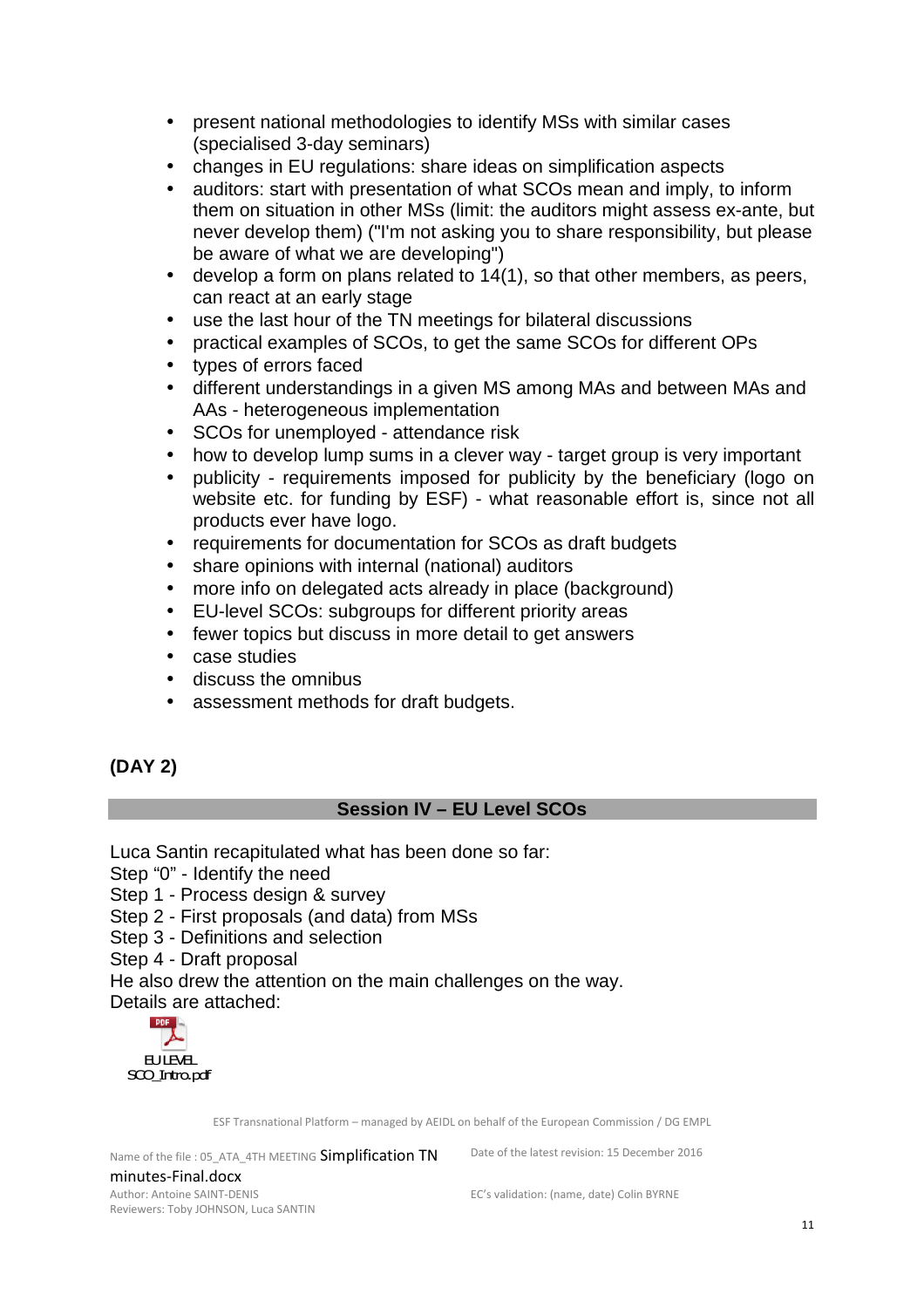- **9. EU Level SCOs: designing the scope of the system**
- **Selecting the first subset of areas and sub-areas**

**• Defining the overall features of the SCO system (types of costs, types of SCOs)** 

- **10. EU Level SCOs: planning the development of the calculation methodology**
- **How to collect and process data**

#### **• Methodological approaches for the development of the calculation methodology**

#### **Joint planning facilitated by EC representatives**

Following up the discussion during the previous meeting in Rome last July, the Commission had circulated the following note before the meeting:

 $POF$  $\sqrt{W}$ Proposals for EU 2 Discussion paper 2. Sheet for  $level$  SCOs under Artifor TNC June 2016,  $F$  TNC TNC.XLSX

This note proposes to develop EU-level SCOs in five areas:

- ESF Technical Assistance
- Education
- Training for people in employment
- Training for unemployed people
- Employment services A Single Pathway to Work.

# 1/ ESF technical assistance

The COM is proposing to set up a simplified cost for technical assistance based on article 14(1) of the ESF Regulation. The calculation will rely on historical data, namely the final declarations of expenses for 2007-2013, which will include detailed data for all MS on technical assistance expenditure incurred as a proportion of total expenditure declared. This should represent a real simplification with immediate impact on the administrative burden.

Discussions with the participants led to the following clarifications and identification of elements to consider:

- TA could take the form of a lump sum (e.g. €40,000 for 1M€ of expenditure declared) – since article 14(1) does not allow flat rates
- The method will work regardless of how technical assistance is set in the OPs. Every OP for which TA matters, even when its budget is in another OP, will be taken into account.
- COM to consider how to cater for MS where TA is allocated both within an OP and to a separate OP at the same time.

ESF Transnational Platform – managed by AEIDL on behalf of the European Commission / DG EMPL

Name of the file : 05\_ATA\_4TH MEETING Simplification TN minutes-Final.docx Author: Antoine SAINT-DENIS Reviewers: Toby JOHNSON, Luca SANTIN

Date of the latest revision: 15 December 2016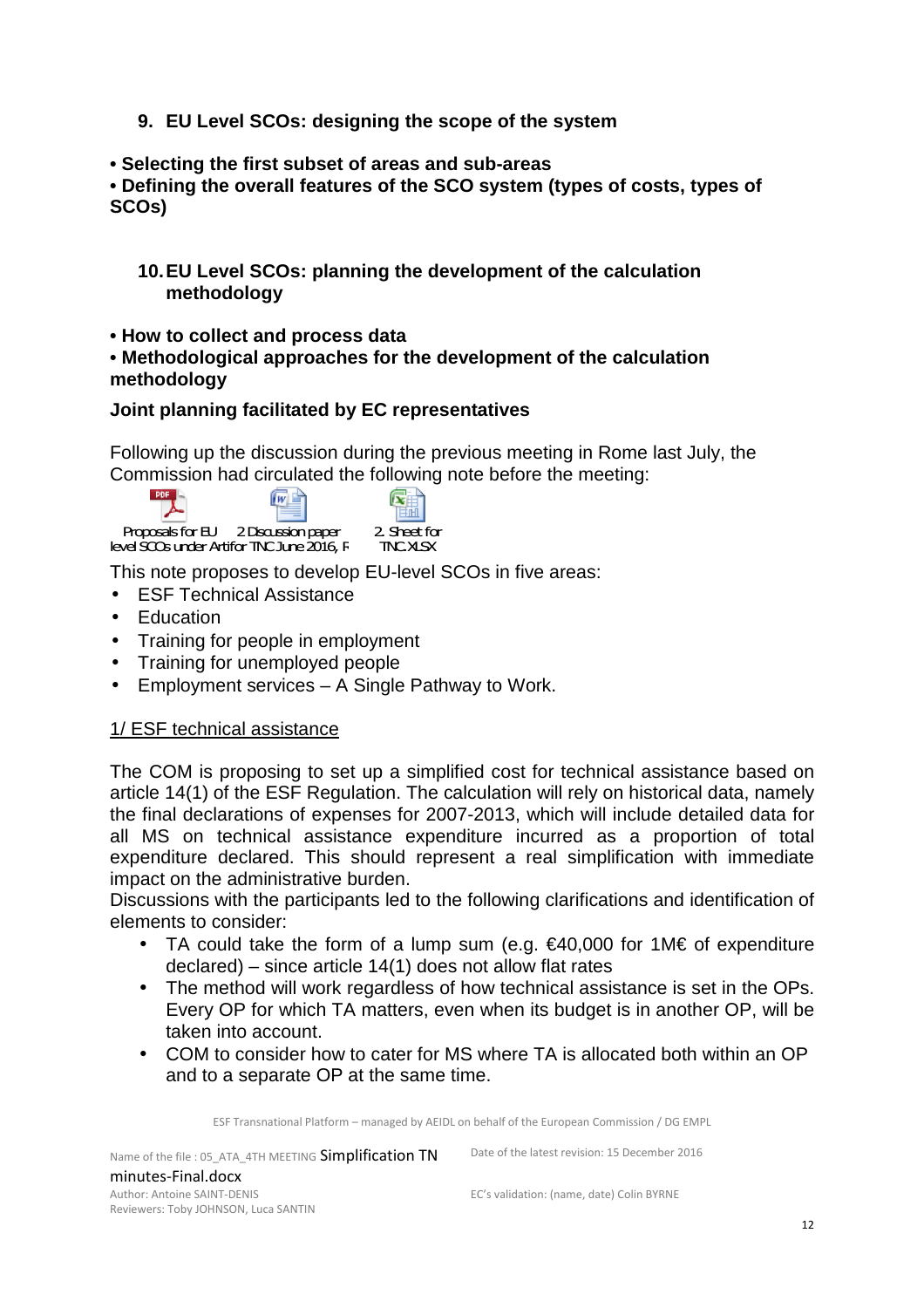- The COM will examine whether the lump sum could be based on a combination of ESF and ERDF, with rates per country.
- The methodology envisaged clearly relies on the assumption that MSs declare their real expenditure without capping it. A real expenditure beyond the legal ceiling of 4% would lead to a lump sum of €40,000 for 1 M€. A full absorption of TA budgets will clearly put MSs in a better position. With around 500 programmes for all funds combined for 2007-2013, it would be difficult to add updated information.
- This innovation will not be detrimental to any MS in any case, since this EUlevel SCO will be optional. MSs could always claim their real costs.
- Given the closure of accounts on 31 March for ESF and ERDF, the delegated act should be adopted by the autumn 2017.
- Meanwhile, MSs can declare TA expenditure as they already do. Once the DA is adopted, they could replace the amounts by the lump sum. But this has to happen before the rendering of accounts.
- MS which have historically spent more than 4% on TA, for example 7% could be able to receive a lump sum equivalent to 7% TA per submitted payment claim, until they hit the ceiling of 4% of all ESI funds (or amount mentioned in OP). This could constitute an element of frontloading. Unlike a flat rate, a financial correction to expenditure declared to the COM would have no effect on the lump sum amount of TA paid to the Member State.
- A specific calculation will be prepared for Croatia, since ESF and ERDF do not exist for 2007-2013 and the closure occurs one year later.

#### 2/ Education

The Commission had already presented a methodology during the previous meeting. The unit cost should be available by the end of the year, allowing the delegated act to be adopted in May 2017. As the Commission intends to use Eurostat data, it should be consensual. But MSs that consider these data do not fit are invited to get in touch with DG EMPL and submit alternative data (NB since the meeting in Paris the COM has revised the amounts based on analysis and this will be communicated to TNC member separately). DG EMPL is also ready to answer questions from education ministries.

Unit costs per student will cover all costs, including the indirect ones. This simplified cost will not cover childcare facilities, but could be applied to kindergartens.

It could be based on three headcounts - dates to be defined depending on what is nationally relevant, not on attendance sheets. Using only two headcounts would be possible, but would negatively affect the financial flow (the funding not paid at the start could in this case be paid once the full operation is complete).

The audit trail will be defined in the fiche, and might consist of proof of enrolment in education, two or three headcounts.

Microdata for participants in ESF operations (the students) will have to be collected in the context of reporting on common indicators .

ESF Transnational Platform – managed by AEIDL on behalf of the European Commission / DG EMPL

Name of the file : 05\_ATA\_4TH MEETING Simplification TN minutes-Final.docx Author: Antoine SAINT-DENIS Reviewers: Toby JOHNSON, Luca SANTIN

Date of the latest revision: 15 December 2016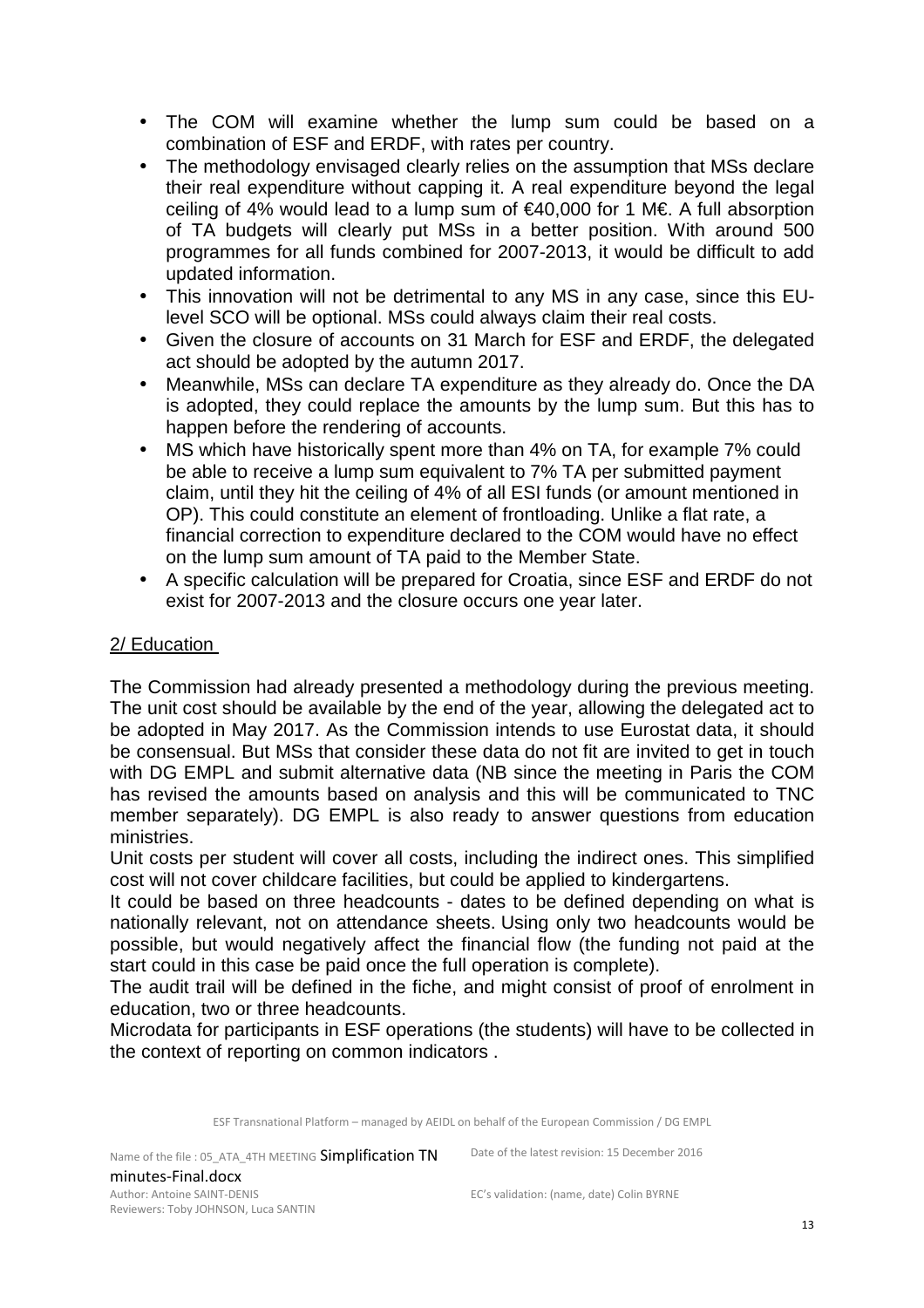If the person is there, you get the payment. Only if he/she drops out, you cannot claim payment. Once the milestone is reached, it is achieved. Payments based on milestones are final payments, not advances.

#### 3/ Training for people in employment

The note distinguishes between certified and non-certified training. We could develop a rate as follows - regardless of what training you do:

Average salary of a worker is x, average rate of consultant is y, this gives a rate per day per worker. 40% would be added for other costs to this direct salary/freelance cost.

Companies are interested in financial contributions but do the training anyway. What matters to them is avoiding red tape. Therefore it should be kept as simple as possible so that companies are willing to use it.

The unit cost would also take into consideration more specific types of training, such as specialised training for civil servants, whose cost varies a lot, and on-the-job training. Nevertheless, DG EMPL is reluctant to develop various unit costs, since this would require additional definitions and need for checking during audits. Generally speaking, the more you differentiate the more questions you trigger. And it would not be possible to define all types of existing and future training schemes. A risk to be avoided is using the unit cost for cheap training courses and not using it for the expensive ones.

With such a unit cost, the audit trail is no longer complicated: participant records (attendance OR deliverable) x unit costs (defined at EU level, VAT excl.).

The EC will first share a methodology, before a unit cost specific to each MS. It would be an illusion to have data from all MSs, so EMPL intends to use a sample of a dozen countries, to be used for countries for which information is not available, with coefficients. The more data we can collect, the better the outcome will be. The quicker we get the data we quicker it will be developed.

#### 4/ Training for unemployed and 5/ Employment services – a single pathway to work

The proposal is to make a rate for a pathway broken down into milestones (not more than 4 or 5). Defining one rate from intake to job placement will be challenging. For counselling activities, given that a counsellor can only deal with a limited number of people at the same time, we could use the salary amount and add 40% of indirect costs to get a rate per opened file for a person. For training, we can use historical data or data from PES to calculate the average price of training. It would be much better to work on the basis of data from PES, which are already verified.

The difference between the areas 4 and 5 is that employment services may have a training element included, while training for unemployment is only about training. In the pathway the training element will be easier to define (most PESs are able to define a training cost) than the other elements.

ESF Transnational Platform – managed by AEIDL on behalf of the European Commission / DG EMPL

Name of the file : 05\_ATA\_4TH MEETING Simplification TN minutes-Final.docx Author: Antoine SAINT-DENIS Reviewers: Toby JOHNSON, Luca SANTIN

Date of the latest revision: 15 December 2016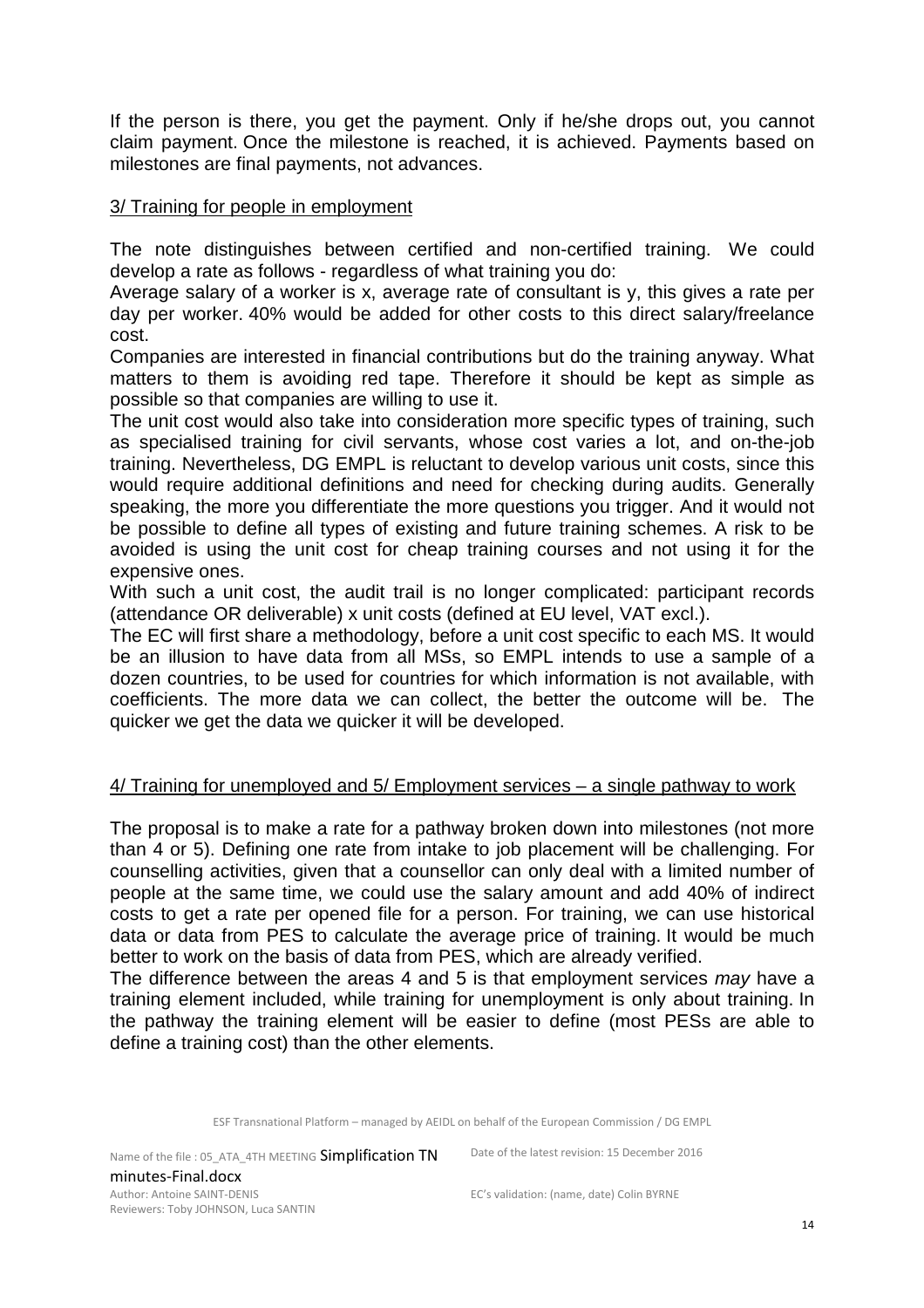The intention is to take all costs into consideration, not only the internal ones. So, if public procurement is used, this cost can be considered for the calculation of the unit cost.

The pathway is proposed to be result oriented – using the immediate result indicators among the ESF common indicators - and incentivise people to get into a job. By how much has to be discussed together.

There is a risk of 'creaming', namely of selecting those trainees who are the most likely to get a job. But this can be counterbalanced in the selection criteria (e.g. training targeted to the LTU).

Also, a system that has a job element in it, a result, has to be fair, so has to be based on an immediate result (not 6 months after).

To keep the audit trail as simple as possible, certificates could be used as evidence of completion for certified training.

A calculation could be: all the costs for training incurred during a year divided by successful outputs.

Participants from HR, SK, IE, LT, BG, ES, FR (Aquitaine) and PL were confident of being able to provide the data needed. EE highlighted the need to link the bills with the number of participants, which cannot be done automatically. DG EMPL's intention is to consider the PES accounting system without differentiating between EU and national funding. If the expenses cover counselling and not only training, a share key will have to be determined.

#### **Session V – Other tasks and wrap-up**

#### **11. Other tasks and activities**

#### **• Reporting & Indicators (Task "A" of the TN's work plan coordinated by Belgium Flanders)**

The following presentation had been prepared:



#### **12. Wrap-up and plan**

- **Follow-up on the ideas and proposals from the MSs**
- **Recap of the main decisions, ideas and proposals**
- **Timetable for 2017 (meetings and activities)**

Luca Santin presented:

ESF Transnational Platform – managed by AEIDL on behalf of the European Commission / DG EMPL

Name of the file : 05\_ATA\_4TH MEETING Simplification TN minutes-Final.docx Author: Antoine SAINT-DENIS Reviewers: Toby JOHNSON, Luca SANTIN

Date of the latest revision: 15 December 2016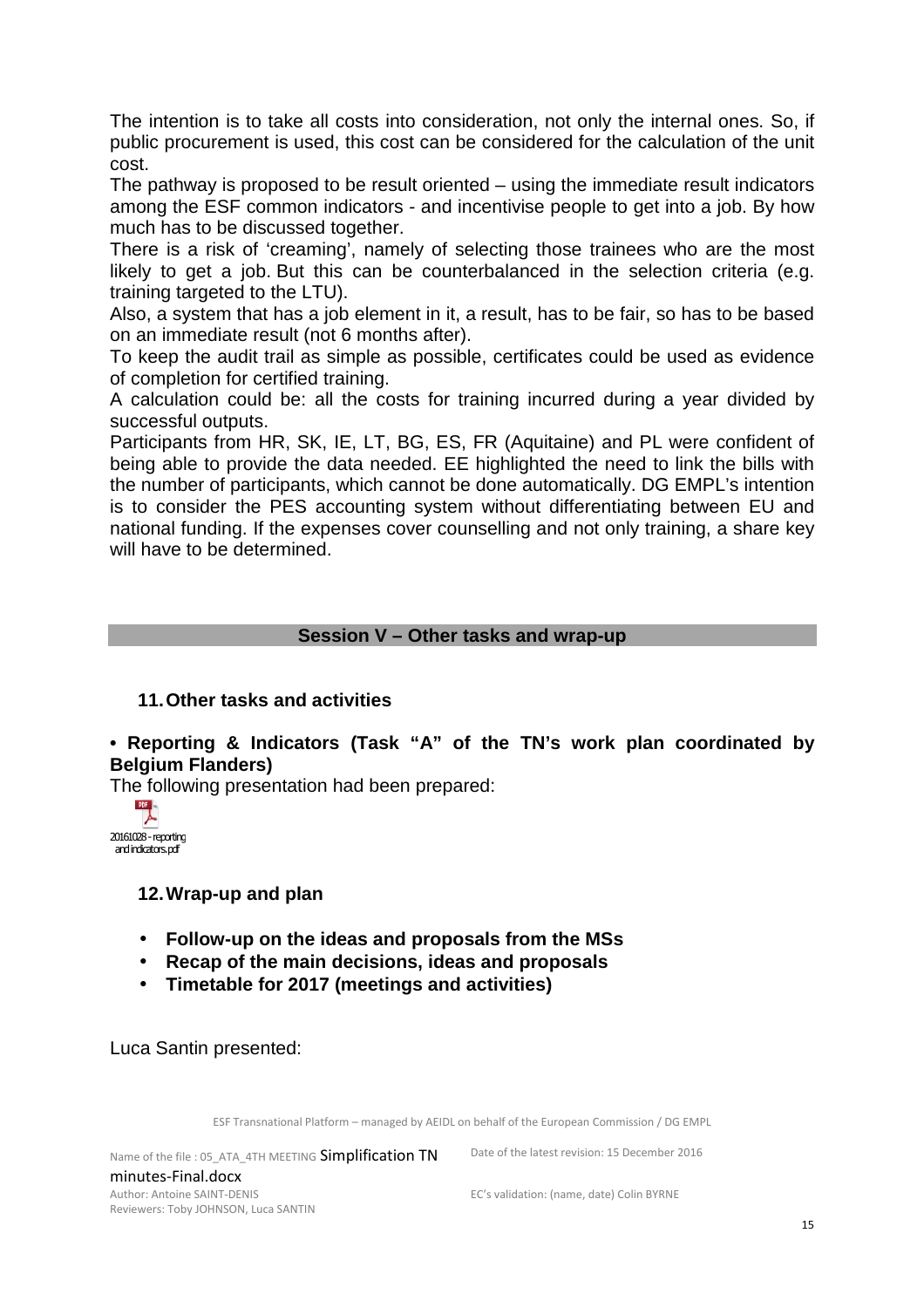• **the key outcomes of the session "co-planning the TN Meetings and activities"**:



#### • **the draft version TN work plan for the next months (final version – with all templates - enclosed)**

All presentations and available documents will be uploaded onto the TN's shared Google Drive folder. When a library is available on the ESF Transnational Platform's website (http://ec.europa.eu/esf/transnationality/), the files currently on Google Drive will be migrated there.

Participants asked for a detailed contact list of all the members of the Network. The list will be uploaded onto the Google Drive folder, as well.

They also expressed interest in sharing background documents related to SCOs, even in national languages (methodologies, guidelines for applicants, etc.).

The next (5th) Meeting of the ESF Simplification TN will be held on 9-10 February 2017.

ESF Transnational Platform – managed by AEIDL on behalf of the European Commission / DG EMPL

Name of the file : 05\_ATA\_4TH MEETING Simplification TN minutes-Final.docx Author: Antoine SAINT-DENIS Reviewers: Toby JOHNSON, Luca SANTIN

Date of the latest revision: 15 December 2016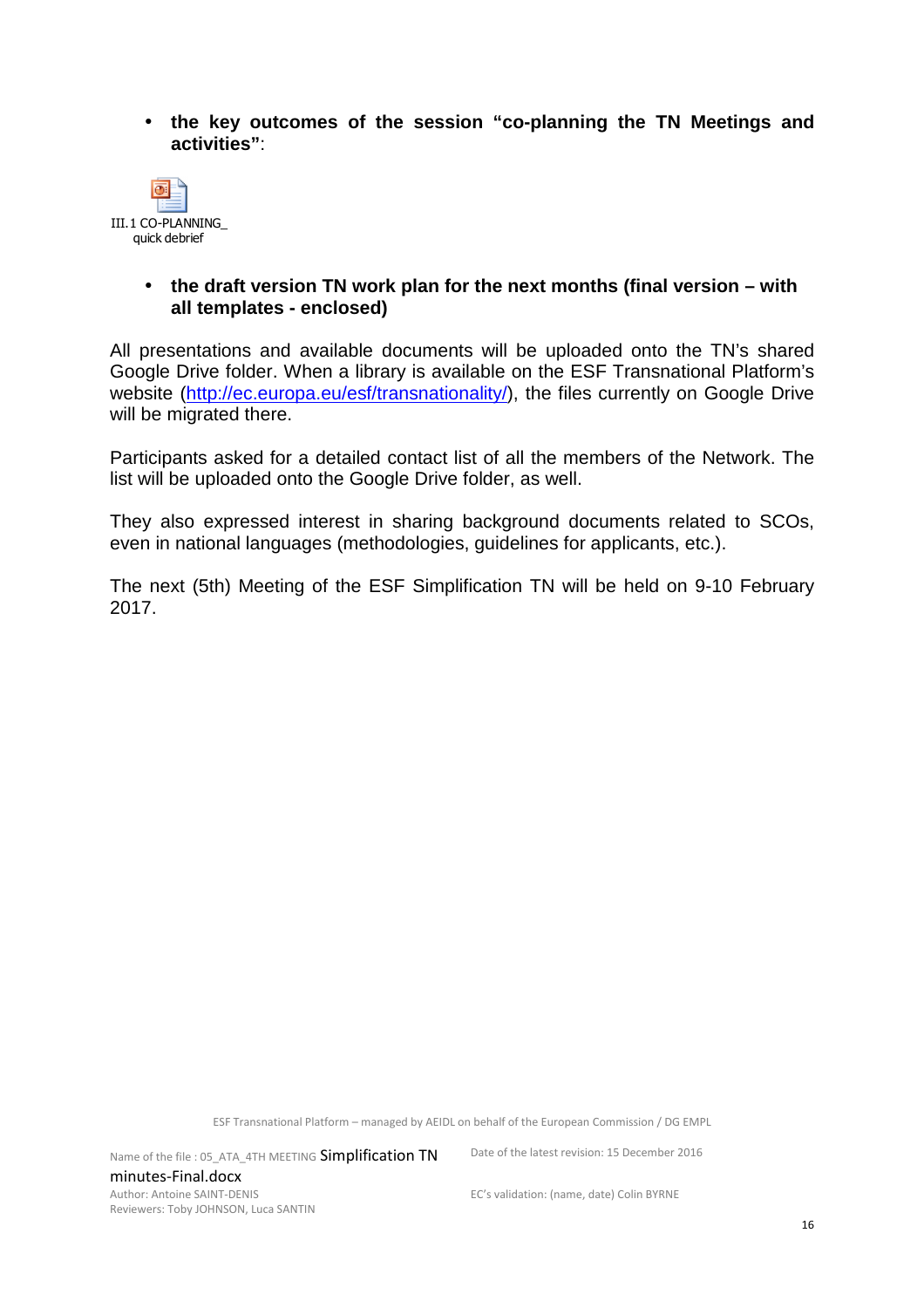# **ESF THEMATIC NETWORK (TN) ON SIMPLIFICATION TN's WORK PLAN**

**TASK 1: EU LEVEL SCOs (Coordinated by: Belgium Flanders)** 

#### **ACTIONS:**

#### **1.A – SHORT SURVEY ON THE TYPE OF DATA AVAILABLE IN THE MEMBER STATES**

| Object:          | The Purpose of this short survey is to collect information on the type of<br>data which is available in the Member States to support the types of SCOs<br>which were outlined at TNC on Simplification in Paris in October 2016.<br>MS are kindly invited to submit their templates by e-mail to:<br>louis.vervloet@esf.vlaanderen.be; lucasantin@libero.it |
|------------------|-------------------------------------------------------------------------------------------------------------------------------------------------------------------------------------------------------------------------------------------------------------------------------------------------------------------------------------------------------------|
|                  |                                                                                                                                                                                                                                                                                                                                                             |
| Who is involved: | <b>All Member States</b>                                                                                                                                                                                                                                                                                                                                    |
| Deadline:        | December 15, 2016                                                                                                                                                                                                                                                                                                                                           |

| <b>Related documents:</b> |                      |  |
|---------------------------|----------------------|--|
| Note on "EU Level         |                      |  |
| SCOs: State of Play"      | $\frac{w}{1}$        |  |
| (prepared by DG           | State of play EU     |  |
| EMPL)                     | level SCOs - Novembe |  |

ESF Transnational Platform – managed by AEIDL on behalf of the European Commission / DG EMPL

Name of the file : 05\_ATA\_4TH MEETING Simplification TN minutes-Final.docx Author: Antoine SAINT-DENIS Reviewers: Toby JOHNSON, Luca SANTIN

Date of the latest revision: 15 December 2016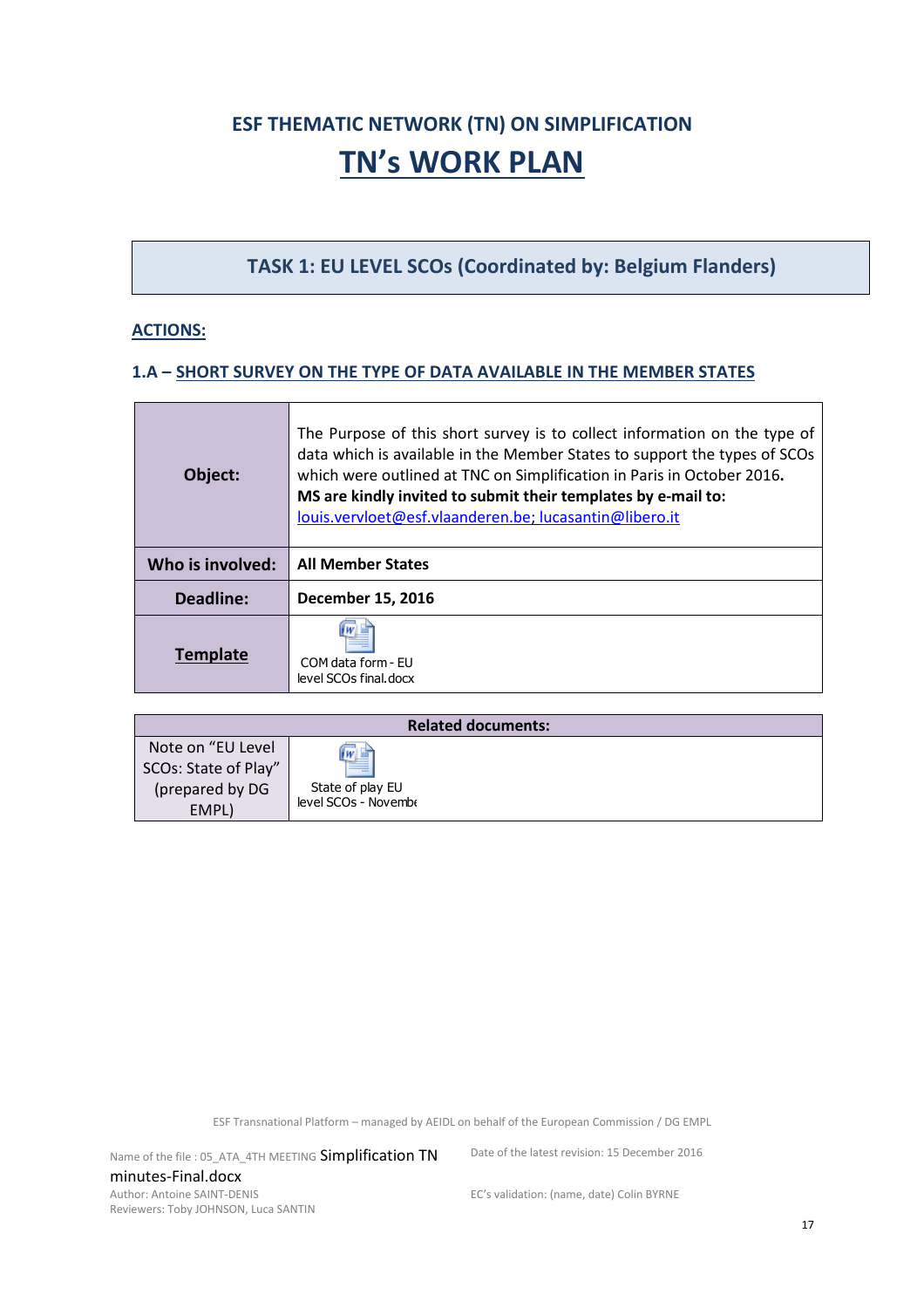# **TASK 2: LEGAL HARMONIZATION - GOLD PLATING (Coordinated by: Finland)**

#### **ACTIONS:**

# **2.A – COMPLETING THE SURVEY ON "HOW CAN THE LACK OF LEGAL HARMONISATION AND GOLD PLATING REPRESENT AN OBSTACLE FOR THE WIDER AND BETTER USE OF SCOS"**

| Object:          | MS that have not yet sent their feedbacks are kindly invited to submit<br>their templates by e-mail to:<br>jenni.hyvarinen@tem.fi; lucasantin@libero.it |
|------------------|---------------------------------------------------------------------------------------------------------------------------------------------------------|
| Who is involved: | EL - HR - LT - LU - LV - NL - RO - IE - UK<br>(and all MS that would like to revise/integrate the templates already<br>submitted)                       |
| Deadline:        | December 15, 2016                                                                                                                                       |
| <b>Template</b>  | Template on Leg<br>Harmonization and Go                                                                                                                 |

| <b>Related documents:</b>            |                                                     |
|--------------------------------------|-----------------------------------------------------|
| Templates already<br>submitted by MS | MS TEMPLATES OCT<br>2016                            |
| Preliminary key<br>findings          | <b>PDF</b><br>PRELIMINARY KEY<br>FINDINGS _ OCT 201 |

#### **2.B – DRAFTING A SHORT SURVEY REPORT**

| Object:          | A short report will be drafted to systematize the feedbacks from the<br>MS and support an in depth analysis of a selected number of issues<br>and solutions (to be discussed at the next meeting) |
|------------------|---------------------------------------------------------------------------------------------------------------------------------------------------------------------------------------------------|
| Who is involved: | <b>Coordinating MS (FI) &amp; Thematic Expert</b>                                                                                                                                                 |
| Deadline:        | <b>January 31, 2017</b>                                                                                                                                                                           |

ESF Transnational Platform – managed by AEIDL on behalf of the European Commission / DG EMPL

Name of the file : 05\_ATA\_4TH MEETING Simplification TN minutes-Final.docx Author: Antoine SAINT-DENIS Reviewers: Toby JOHNSON, Luca SANTIN

Date of the latest revision: 15 December 2016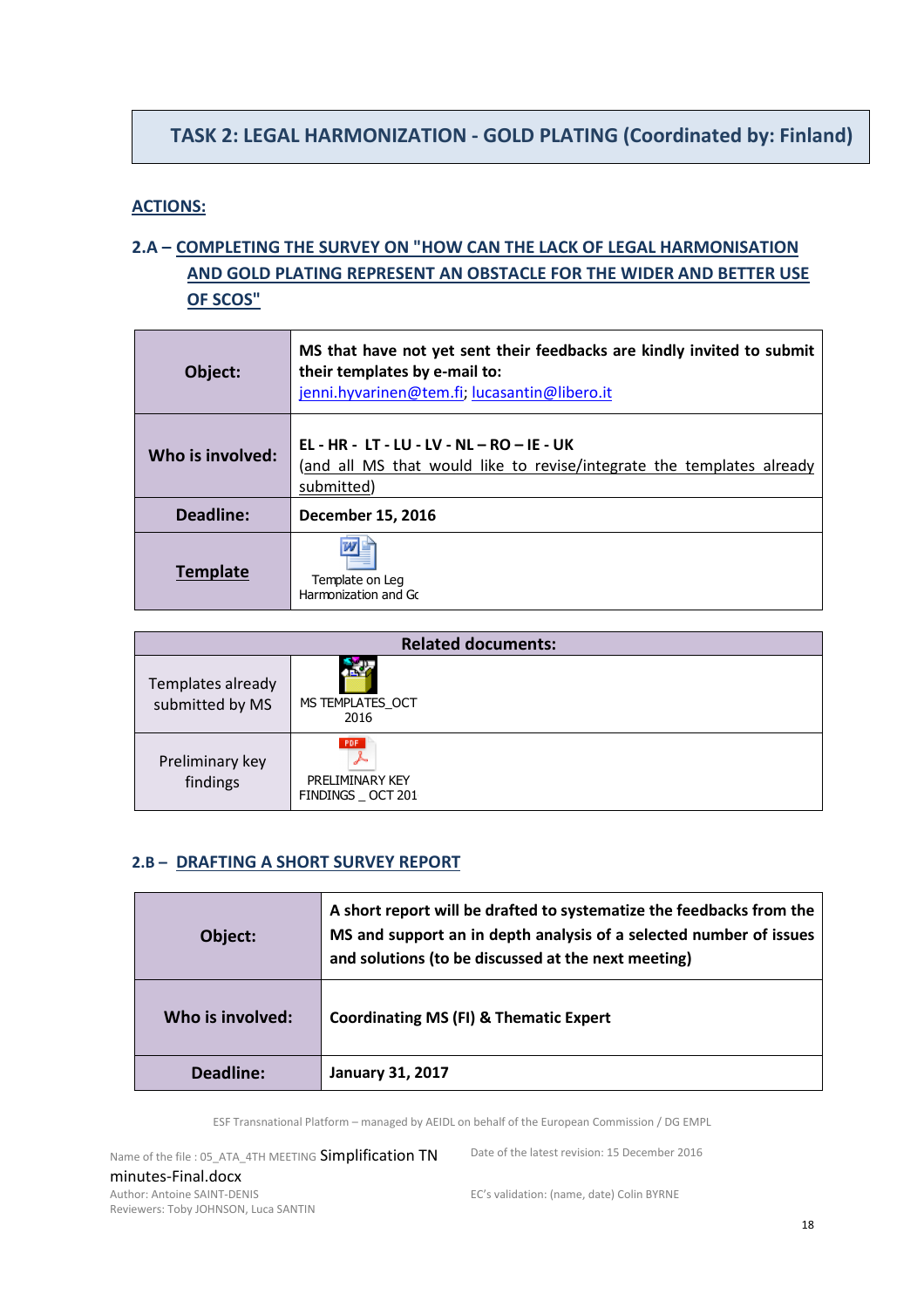# **TASK 3: MAPS OF SCO PRACTICES (Coordinated by: Czech Republic)**

#### **ACTIONS:**

#### **3.A – DEVELOPING THE MAP OF SCO PRACTICES (EXTENDED TEMPLATE – REV 3.)**

| Object:          | MS are invited to submit the "extended version" of the template<br>approved at the 4th Meeting (Template Rev. $3$ – just 1 column added) by<br>vera.palowska@mpsv.cz;<br>adam.severyn@mpsv.cz;<br>e-mail<br>to:<br>Iva.Sotolarova@mpsv.cz; lucasantin@libero.it |
|------------------|-----------------------------------------------------------------------------------------------------------------------------------------------------------------------------------------------------------------------------------------------------------------|
| Who is involved: | <b>All Member States</b>                                                                                                                                                                                                                                        |
| Deadline:        | December 15, 2016                                                                                                                                                                                                                                               |
| <b>Template</b>  | Use of<br>SCO extended temp                                                                                                                                                                                                                                     |

| <b>Related documents:</b>                                                     |                                               |  |
|-------------------------------------------------------------------------------|-----------------------------------------------|--|
| Example: how to fill<br>in the Template (by<br>CZ)                            | <b>EXAMPLE CZ Use of</b><br>SCO extended temp |  |
| Templates<br>(previous version)<br>already submitted<br>by MS                 | <b>MAPS OF</b><br><b>PRACTICES REV 2</b>      |  |
| Overview of the<br>map of SCOs<br>presented at the 4 <sup>th</sup><br>Meeting | PDF.<br>I.0. Survey on SCO<br>practices CZ    |  |

ESF Transnational Platform – managed by AEIDL on behalf of the European Commission / DG EMPL

Name of the file : 05\_ATA\_4TH MEETING Simplification TN minutes-Final.docx Author: Antoine SAINT-DENIS Reviewers: Toby JOHNSON, Luca SANTIN

Date of the latest revision: 15 December 2016